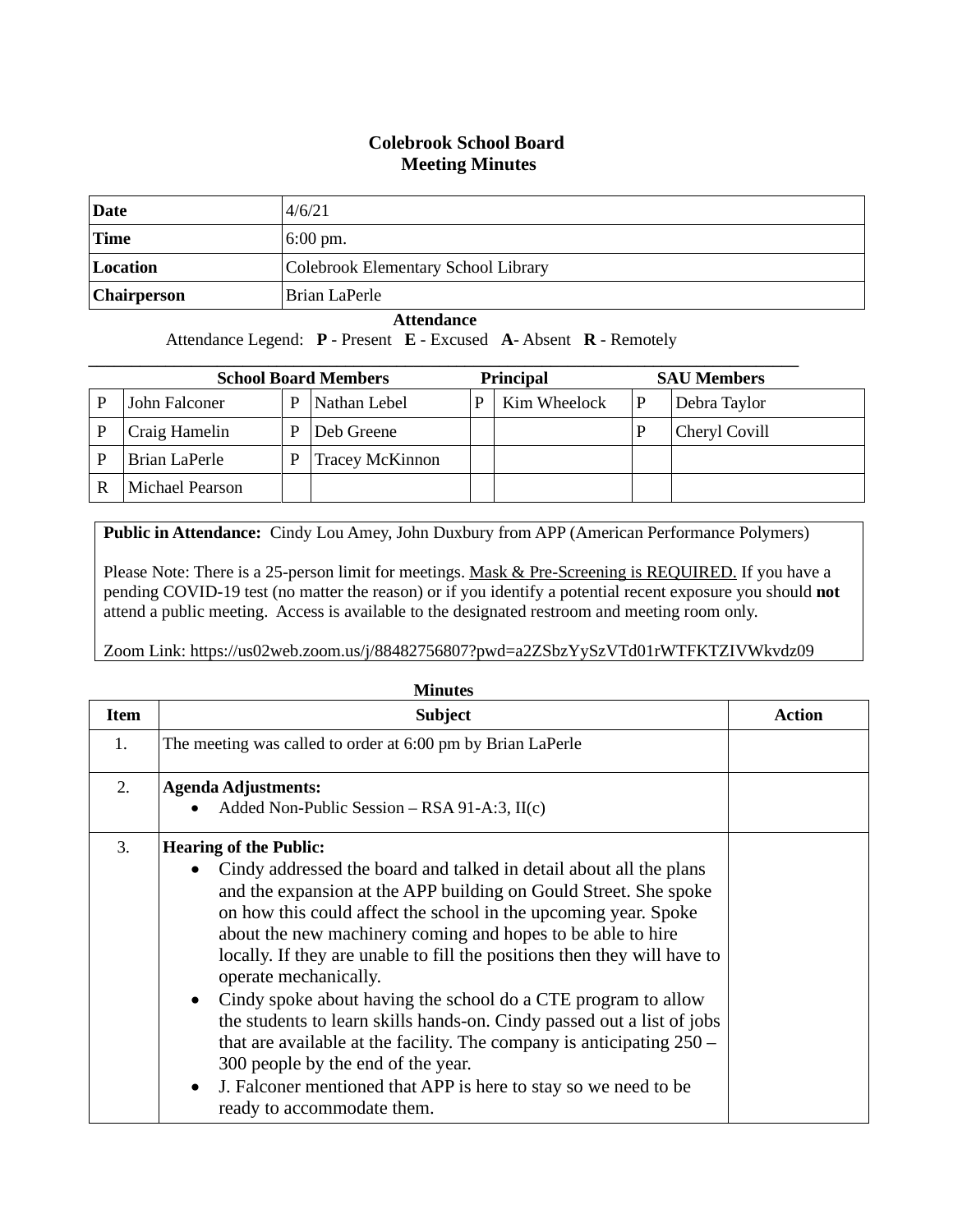|    | B. LaPerle asked what percentage of travel is outside the area.<br>C. Hamelin mentioned that housing within the area is very scarce.<br>Keep the APP plans on the agenda every week and look at adding<br>$\bullet$<br>more classrooms. Come back with a list of different options to<br>accommodate more students. Maybe setting up a modular not sure<br>if they can get them and the timeline could be an issue.                                                                                                                                                                                                                                                                                                                                                                                                                                                                                                                                                                                                                          |                                                    |
|----|----------------------------------------------------------------------------------------------------------------------------------------------------------------------------------------------------------------------------------------------------------------------------------------------------------------------------------------------------------------------------------------------------------------------------------------------------------------------------------------------------------------------------------------------------------------------------------------------------------------------------------------------------------------------------------------------------------------------------------------------------------------------------------------------------------------------------------------------------------------------------------------------------------------------------------------------------------------------------------------------------------------------------------------------|----------------------------------------------------|
| 4. | <b>Reading of the Minutes:</b><br>J. Falconer / D. Greene: Motion to approve the minutes of March 16,<br>2021, with the following correction<br>Item 2 – remove duplicate bullet of SAU #7 Technology<br>$\circ$<br>Committee.                                                                                                                                                                                                                                                                                                                                                                                                                                                                                                                                                                                                                                                                                                                                                                                                               | Vote: Motion<br>Carried                            |
| 5. | <b>Special Reports:</b><br>J. Falconer / D. Greene: Motion to approve the School Board Annual<br>Mtg of March 2, 2021, with the following corrections.<br>Misspelled last names<br>$\circ$<br>Article 7 – should be John spoke on the motion not Craig<br>$\circ$                                                                                                                                                                                                                                                                                                                                                                                                                                                                                                                                                                                                                                                                                                                                                                            | Vote: Motion<br>Carried                            |
| 6. | Principal's Report: Kim Wheelock<br>Program of Studies 2021-2022 – have the board review the Program of<br>Studies and talk about it at the next meeting.<br>Kim has been working on grant writing, setting up IEP meetings,<br>$\bullet$<br>making phone calls to parents and emails, observations, evaluation<br>reports.<br>Putting interview committee together for Art, Science, History, AP, Title<br>I, & Pre-school.<br>Changes happening – Wheelock is moving from Kindergarten to $1st$ grade<br>which was vacated by Brady who will be doing Title I next year.<br>Adding 6 <sup>th</sup> grade back into middle school schedule eliminated that<br>$\bullet$<br>position and allowed for a full-time Business position to be added.<br>The schedule next year for Colebrook will be 55 minute periods.                                                                                                                                                                                                                           |                                                    |
| 7. | Superintendent's Report: Debra Taylor<br>Spoke on her Report of Progress: Superintendent Goals for 2020-2021.<br>New hires:<br>$\bullet$<br>K-12 Art teacher - Michelle Desmond<br>$\circ$<br>MS HS History / Humanities teacher - Scott Neary<br>$\circ$<br>Pre-school teacher - Mariah Noyes<br>$\circ$<br>MS HS Science teacher - Nikkole Wowaka<br>O<br><b>D.</b> Greene / N. Lebel: motion to accept the 4 new teachers that<br>Superintendent mentioned above.<br>Full-time business teacher back in<br>$5th$ -grade teacher – Abbey Norris<br>J. Falconer / C. Hamelin: motion to accept the 5 <sup>th</sup> -grade teacher.<br>Debra asked the board about signing contracts in advance. J. Falconer<br>mentioned the nothing has changed from before, so it was okay.<br>There are 25 Support Staff contracts for the board to be signed and out of<br>٠<br>the 25 3 are outside of the agreement.<br>Wayne Frizzell is finalizing the paperwork on the sale of the Colebrook<br>$\bullet$<br>Academy building, asking 1.3 million. | Vote: Motion<br>Carried<br>Vote: Motion<br>Carried |
| 8. | Business Administrator's: Cheryl Covill<br>Disposal of Technology Equipment                                                                                                                                                                                                                                                                                                                                                                                                                                                                                                                                                                                                                                                                                                                                                                                                                                                                                                                                                                  |                                                    |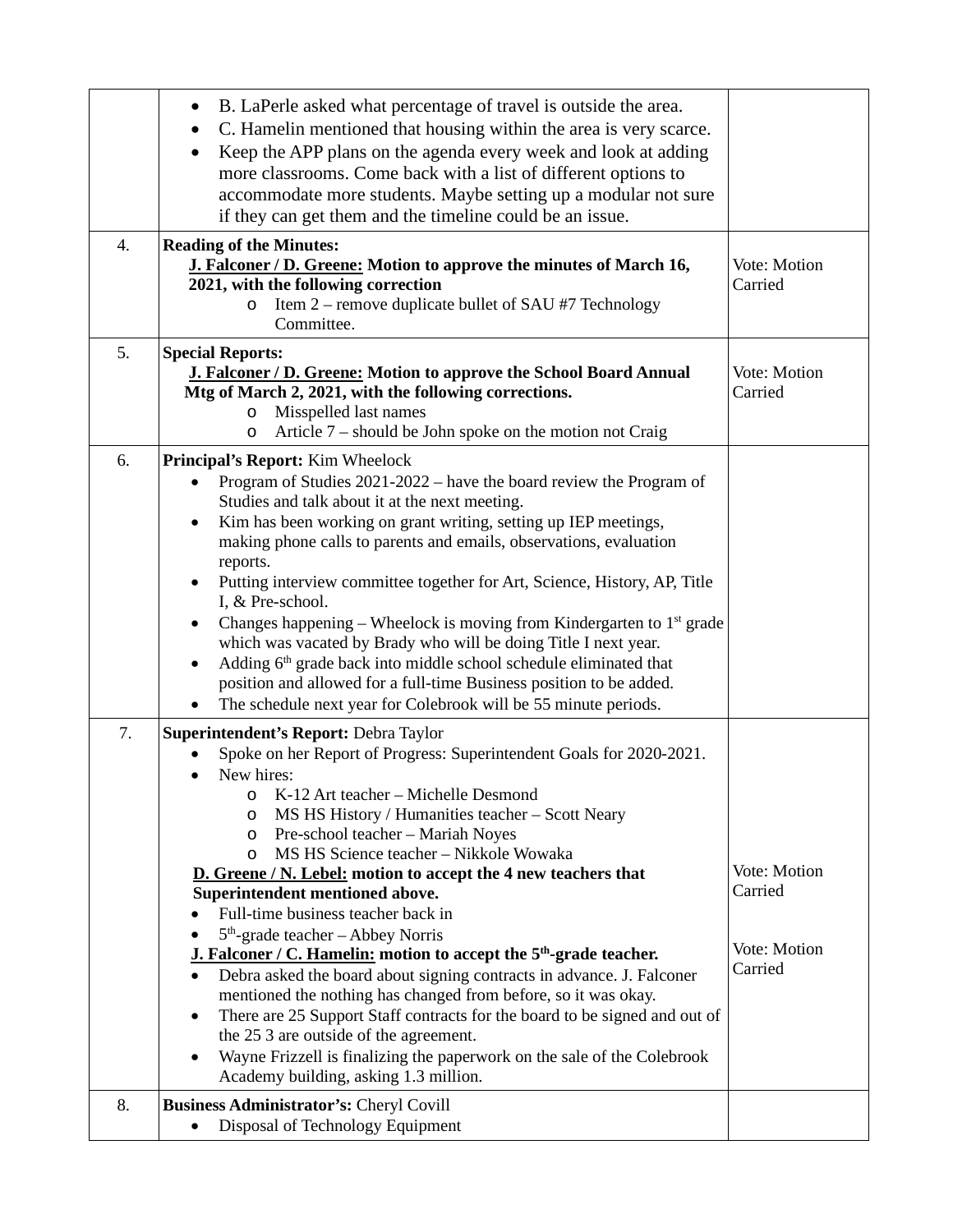|     | Older printers<br>$\circ$<br>Monitors<br>$\circ$                                                                 |                         |
|-----|------------------------------------------------------------------------------------------------------------------|-------------------------|
|     | Cheryl asked the board what they would like her to do with them,                                                 |                         |
|     | 1. Sell to the highest bidder<br>$\circ$                                                                         |                         |
|     | 2. Donate to a charity<br>$\circ$                                                                                |                         |
|     | 3. Local staff<br>$\circ$<br>4. Town dump<br>$\circ$                                                             |                         |
|     | D. Greene / J. Falconer: motion to offer the used technology equipment                                           | Vote: Motion            |
|     | to other staff members first and then to the public.                                                             | Carried                 |
|     | Cheryl will be requesting a quote to pave the SAU driveway for summer                                            |                         |
|     | work.                                                                                                            |                         |
|     | Club reading program is moving forward, Melissa Shaw will be using the<br>$\bullet$                              |                         |
|     | academy building.                                                                                                |                         |
|     | Cheryl went over the Budget Analysis<br>$\bullet$                                                                |                         |
|     | Grant funds available from fiscal year 2019 and 2020                                                             |                         |
|     | Title II and Title IV grants have been written to support summer<br>$\circ$                                      |                         |
|     | work in Competency-Based Learning and Responsive                                                                 |                         |
|     | Classroom.                                                                                                       |                         |
|     | ESSER II funds – Colebrook will receive \$613,578 (Funds must<br>$\circ$<br>be used for COVID-related expenses). |                         |
|     | Cheryl asked to board to authorize the entire staff to have the training for                                     |                         |
|     | Medicaid bills.                                                                                                  |                         |
|     | D. Greene / J. Falconer: motion to authorize the entire staff to have the                                        |                         |
|     | proper training for Medicaid bills.                                                                              | Vote: Motion<br>Carried |
|     |                                                                                                                  |                         |
| 9.  | NH School Board Association Business: John Falconer                                                              |                         |
|     | Workshops coming up next week<br>$\bullet$                                                                       |                         |
|     | Keep checking your email.<br>٠                                                                                   |                         |
| 10. | Co-Curricular Committee Report: Brian LaPerle                                                                    |                         |
|     | Deb & Nate to get together with Brian to set up a time.                                                          |                         |
| 11. | <b>Building Committee: Craig Hamelin</b>                                                                         |                         |
|     | Wayne Frizzell is waiting on the survey from York Land Services, LLC                                             |                         |
|     | from Berlin, NH.                                                                                                 |                         |
|     | Cheryl is working on a list of work and dates that have been done at the<br>Colebrook Academy.                   |                         |
|     | The attorney is working on signing off of no lead $@$ Colebrook                                                  |                         |
|     | Academy.                                                                                                         |                         |
|     | Cheryl mentioned the cost of the survey is \$3,600.00.                                                           | Vote: Motion            |
|     | J. Falconer / C. Hamelin: motion to move forward with the survey.                                                | Carried                 |
| 12. | <b>Policy Committee Report: Deb Greene</b>                                                                       |                         |
|     | None                                                                                                             |                         |
| 13. | <b>Negotiations Committee Report: John Falconer</b>                                                              |                         |
|     | Contracts to be signed after meeting.                                                                            |                         |
|     |                                                                                                                  |                         |
| 14. | <b>Curriculum Committee Report: Tracey McKinnon</b>                                                              |                         |
|     | None<br>$\bullet$                                                                                                |                         |
| 15. | <b>Technology Committee Report: Nathan Lebel</b>                                                                 |                         |
|     | None                                                                                                             |                         |